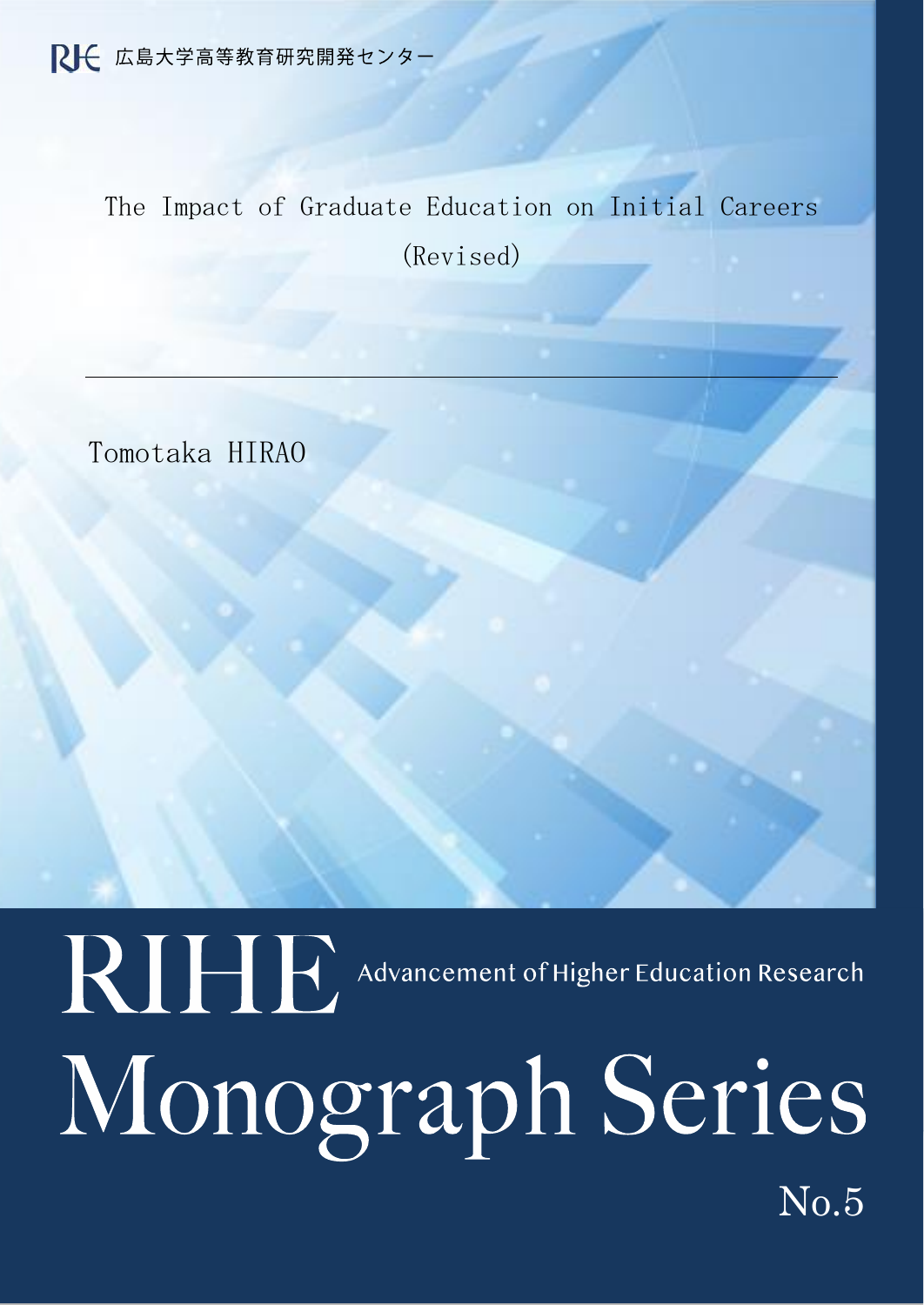## The Impact of Graduate Education on Initial Careers (Revised)†

Tomotaka Hirao

Department of Economics, Setsunan University, Japan

April 2022

#### **Abstract**

This paper replicates models developed by our previous research to study the effects of graduate education on initial employment after graduation in the Japanese labor market, with respect to new graduates. If education is the best investment for an individual's economic success, then graduate degrees are expected to provide an individual with higher-earning job opportunities. In spite of this economic premise, however, our previous study showed that master's degrees in the humanities or social sciences in Japan have, in fact, a greater negative impact on obtaining initial employment than is the case of having only a bachelor's degree in the humanities or social sciences.

However, that pervious research could not overcome omitted variable bias because of data limitations. Omitted variable bias is a key problem for research on education; therefore, this study uses new longitudinal data to overcome omitted variable bias and clearly demonstrate the robustness of our previous research.

Empirical results confirm our earlier work, showing that master's degrees in the humanities or social sciences do not provide graduate students with an advantage in obtaining initial employment, after controlling for potential bias. At the same time, this research also confirms that natural science majors lead to an increase in the probability of obtaining initial employment in comparison with humanities or social science majors. In other words, this paper is able to replicate our previous research. This shows that the Japanese labor market structure for graduate student has in essence remained the same since our previous research was completed.

Keywords: Graduate Education, New Graduates, Initial Employment

JEL classification: I23, J24

<sup>†</sup> This study was supported by JSPS KAKENHI Grant Numbers JP19H00619, JP19H00621, JP20H01643, JP18K18651, JP20J14673. I would like to thank Mynabi Corporation and Research Institute for Higher Education, Hiroshima University, for permission to use the data. I am grateful to Hisakazu Matsushige, Yuko Okajima, Shizue Igawa, Seira Iida and Midori Otani for their helpful comments. I would like to thank the participants of RIHE Open Seminar for comments and suggestions. All the remaining errors are mine.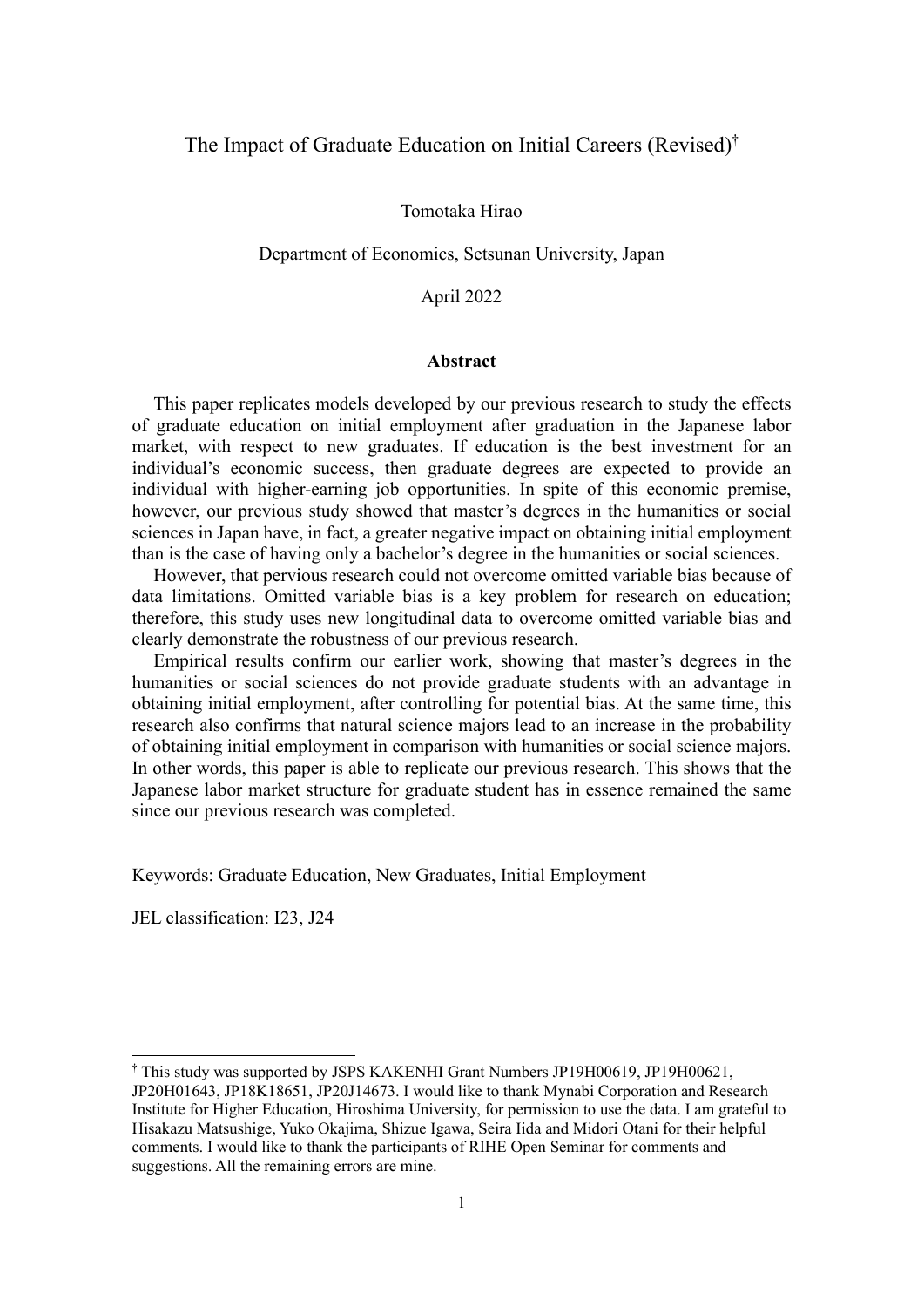### **1. Introduction**

This paper replicates models developed by our previous research (Hirao et al., 2015) studying the effects of graduate education on initial employment after graduation in the Japanese labor market with respect to new graduates. Although the number of enrollments in master's courses has reached a plateau in recent years, that number has increased by more than double over the last few decades. The number of enrollments in master's courses in 1990 was 30733, which increased to 71954 in 2020 (see Figure 1). This expanding of graduate education was the result of educational reforms by MEXT (The Ministry of Education, Culture, Sports, Science and Technology) through the 1990's. When graduate students were relatively few before the 1990's, obtaining initial employment after graduation for graduate students was not a significant social problem. As the overall level of education in society became higher, however, initial employment for graduate students began to develop into a social issue.

The labor market for graduates with master's degrees and graduates with bachelor's degrees is competitive because almost all Japanese private sector enterprises do not distinguish between the recruitment of master' degree holders and bachelor's degree holders. In other words, graduates with master's degrees and graduates with bachelor's degrees must all compete with each other within the same labor market. Human Capital Theory posits that individuals are able to increase their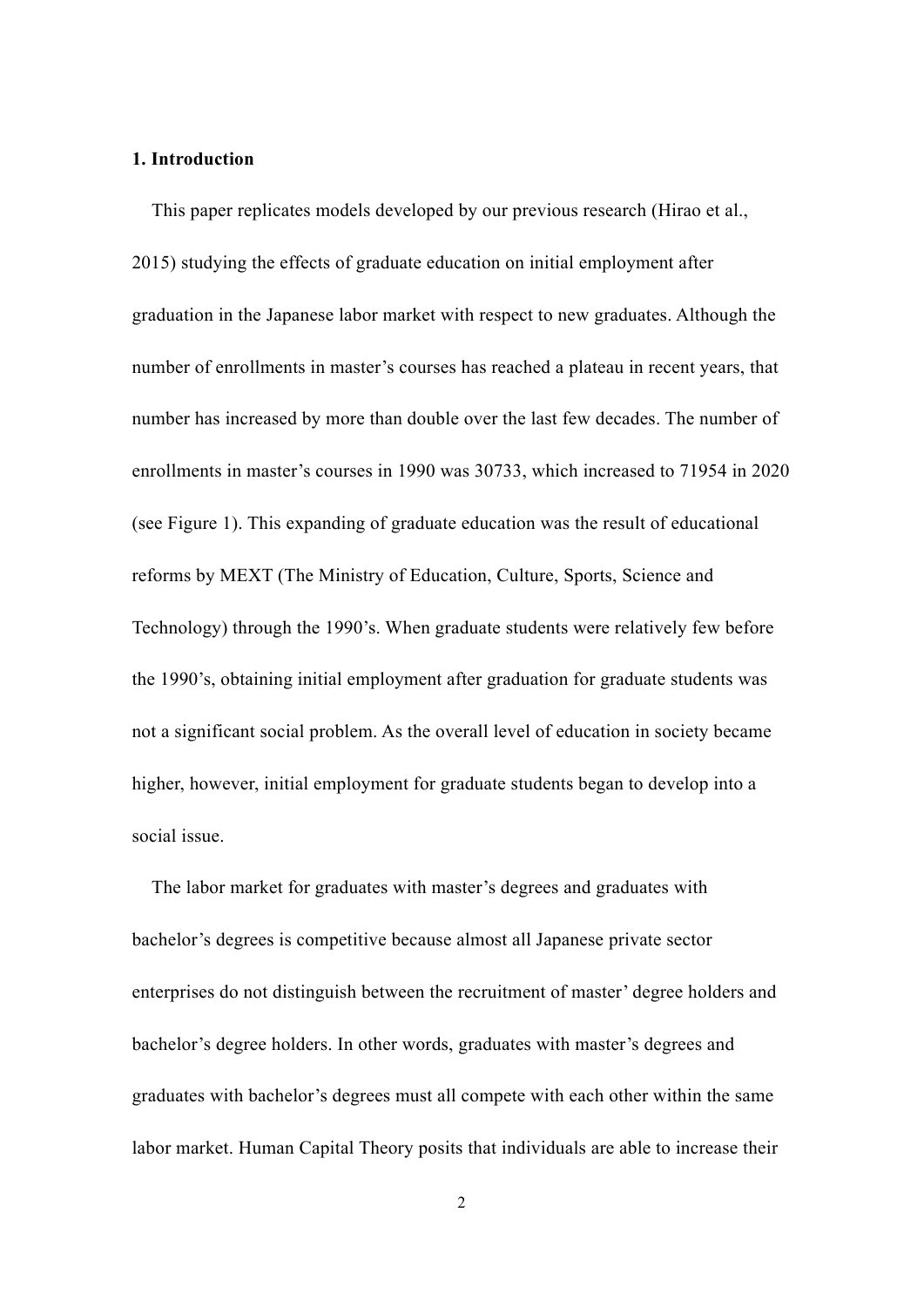productivity through education and training (Becker, 1964). According to Human Capital Theory, education is the best investment for an individual's economic success, and thus graduate degree holders should obtain higher-earning job opportunities than bachelor's degree holders.

On the other hand, Kariya (2011) pointed out that as the overall level of education in the Japanese society became higher, it did not mean there was a greater employment of master's degree holders compared to bachelor's degree holders, but there was an indication of a rising of the cut-off point for undergraduate university rank as a function of recruitment in the labor market, with respect to new graduates (except for that of natural science majors). This implies that there is either a non or negative impact of graduate education in the humanities or social sciences on obtaining initial employment in the Japanese labor market, thus Kariya (2011) may call the validity of Human Capital Theory into question.

Therefore, in order to elucidate this issue, our research focuses on the effects of master's education on obtaining initial employment after graduation in the Japanese labor market, with respect to new graduates (Hirao et al., 2015). Our previous study showed that master's degrees in the natural sciences lead to an increase in the probability of obtaining initial employment than was the case for bachelor's degree holders in any field. In contrast, master's degrees in the humanities or social sciences had a negative impact on obtaining initial employment than was the case of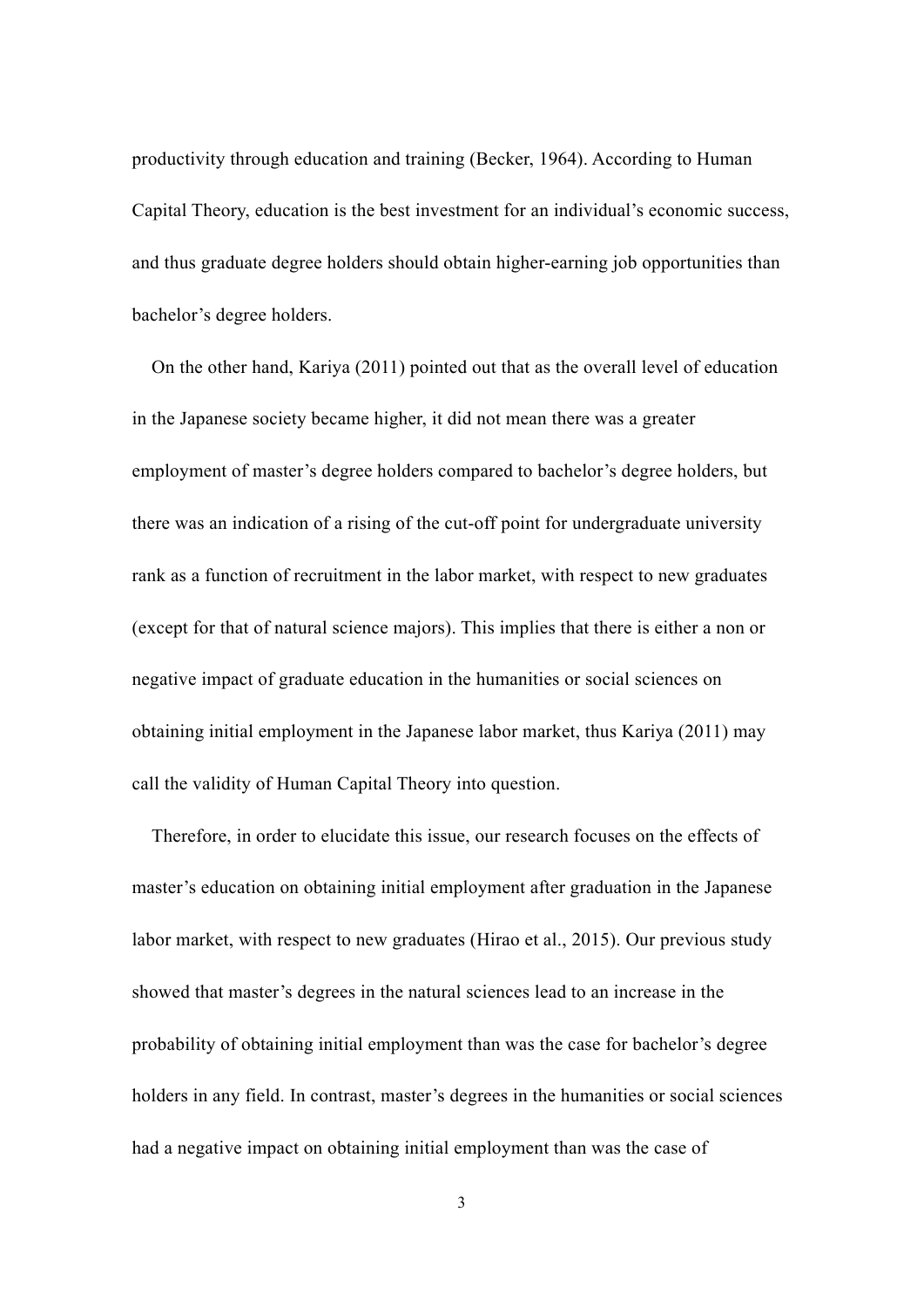bachelor's degree holders in any field. As a result, we explicated some evidence regarding the negative impact of master's education on obtaining initial employment. As mentioned above, if education is in fact the best investment for an individual's economic success, then graduate degrees would be expected to provide individuals with higher-earning job opportunities; however, the transition from graduate education to the workplace in Japan does not match this economic premise. Japanese master's degree level education in the humanities or social sciences was, rather, a disadvantageous investment for Japanese students.

Although we succeeded in providing evidence regarding to null effect of master's education, our previous research could not overcome omitted variable bias because of data limitations. Omitted variable bias is a key problem for research on education. This can occur when important control variables are omitted from the estimation models. One of the most common omitted variables is innate ability<sup>1</sup>. If a researcher cannot observe individual specific effects, they are unable to adequately account for the following:

1. Because graduate students' personal abilities are already high regardless of any graduate education, they are better able to obtain higher earning potential in their initial employment.

<sup>&</sup>lt;sup>1</sup> Consequently, the unobserved differences in innate abilities are contained in the error term. Then important independent variables (for example, year of schooling) are correlated with the error term in the estimation model, and this makes regression estimates biased and inconsistent.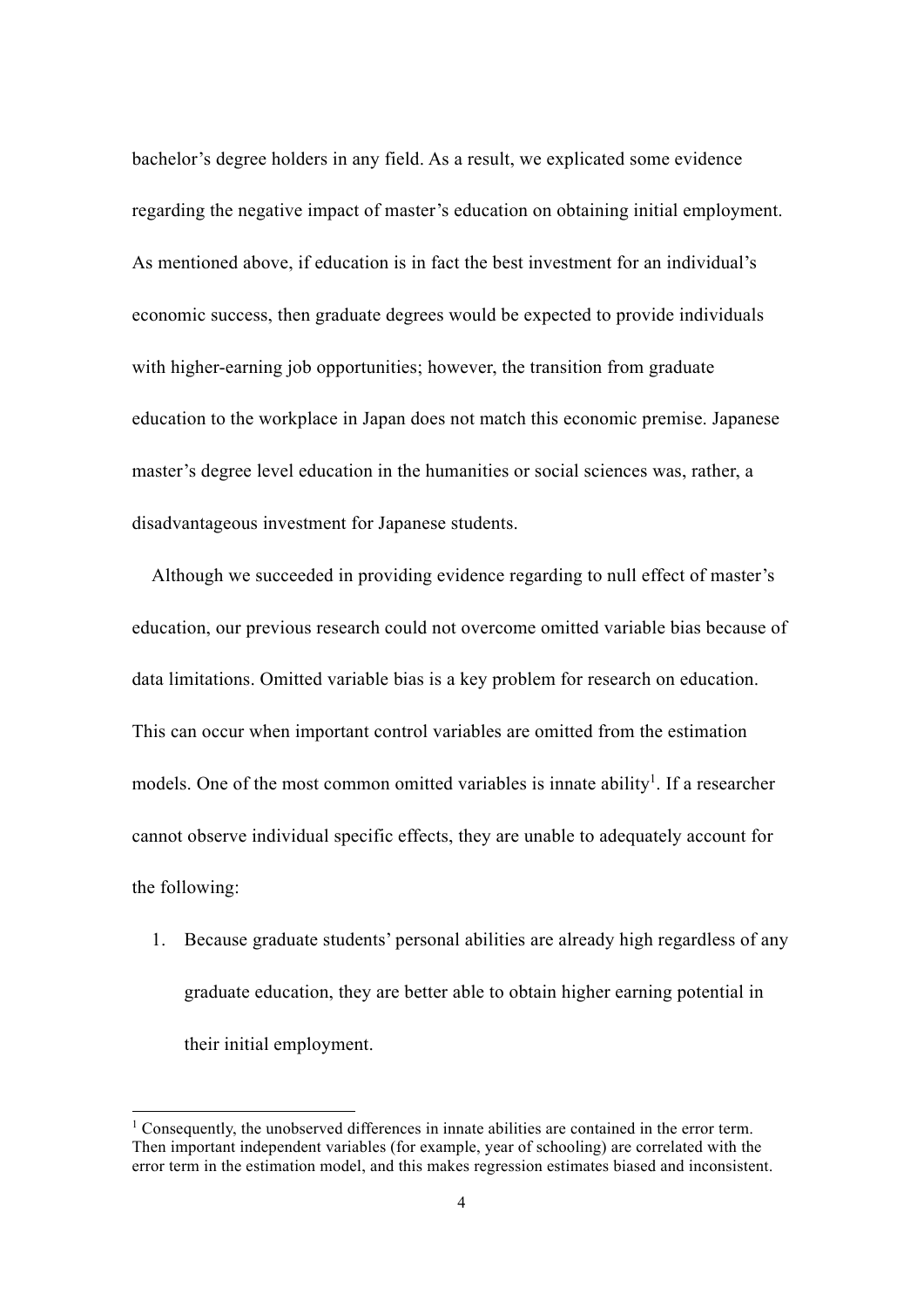- 2. Because graduate education is productive, graduate students are better able to obtain a higher level of initial employment.
- 3. Because graduate students have higher abilities, they are able to go to graduate school and can thus obtain more promising initial employment.

Therefore, this study uses new longitudinal data to overcome omitted variable bias and clearly demonstrate the robustness of our previous research. The rest of this paper is organized as follows: the next section reviews recent relevant empirical studies regarding the effects of graduate education on the Japanese labor market; the following section introduces our new data and variables; the fourth and fifth section introduces our empirical models and results; and the final section presents conclusions.

## **2. Review of Literature**

The data used in our previous research was gathered in 2011. Therefore, I will confine this summary of previous literatures to a narrow time frame. In this section, I summarize relevant literature that deals with the effects of graduate education in Japan after 2011; however, there are few empirical studies regarding the effects of graduate education on the Japanese labor market besides Hirao et al. (2015).

Using micro data from The 2012 Employment Status Survey, Kakizawa et al. (2014) estimate the private internal rate of return for graduate education and assess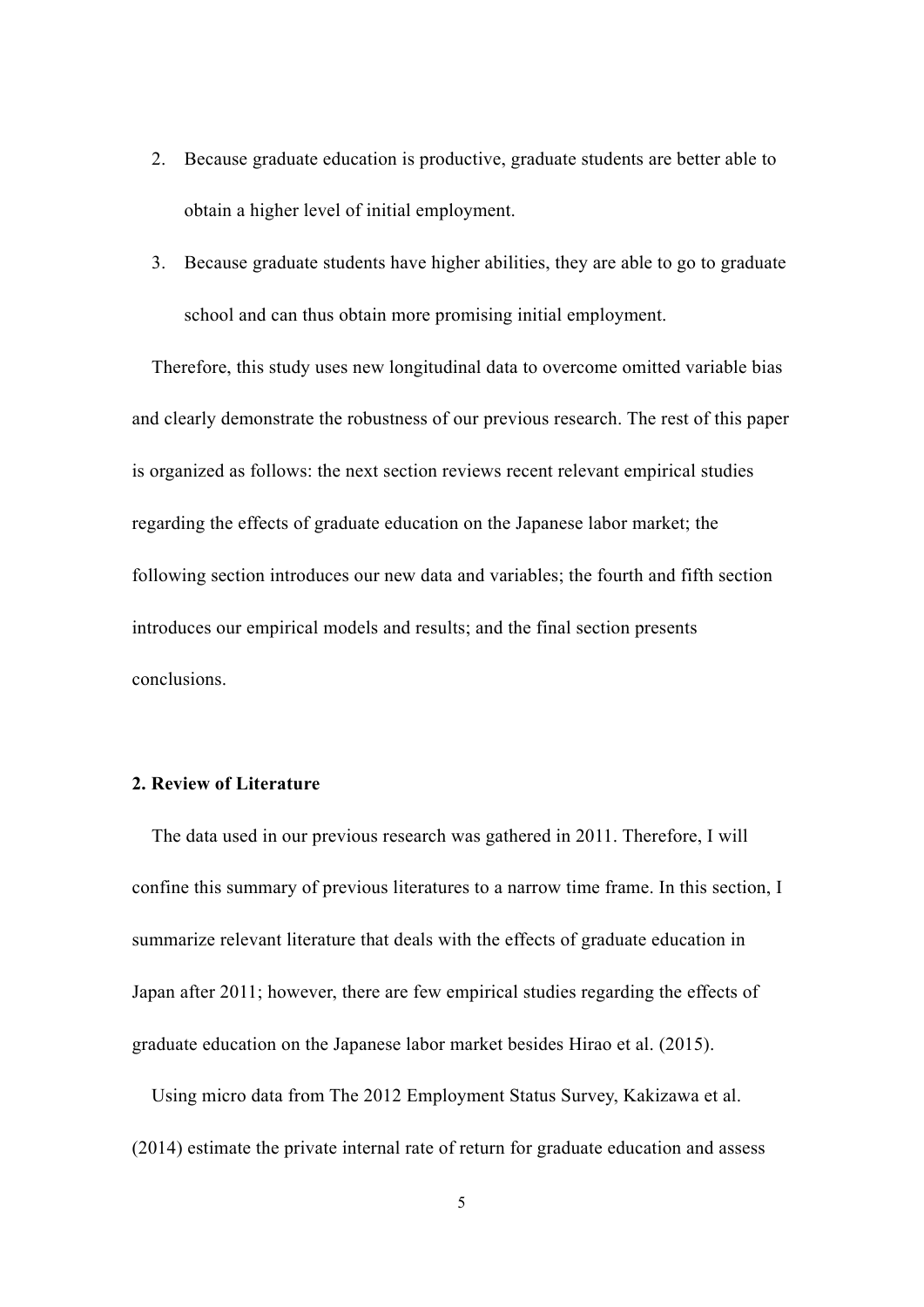the postgraduate wage premium in Japan<sup>2</sup>. This study revealed that the internal rates of return for master's degrees are 11.4% for males and 10.1% for females, while those for PhDs are 5.9% for males and 5.7% for females. Similarly, Morikawa (2015) provides evidence on the relationship between graduate education and labor market outcomes. Morikawa (2015, p.499) notes that the postgraduate wage premium relative to undergraduates is approximately 30-40 percent, which is similar in magnitude for male and female workers. Those two studies use Heckman's two-step estimation method to deal with sample selection bias (Heckman, 1979). However, Kakizawa et al. (2014) and Morikawa (2015) could not take omitted variable bias into account because of data limitations.

Using the instrumental variables method to overcome this problem, Suga (2020) estimates the returns for graduate education in Japan. Suga (2020, p.571) notes that the postgraduate wage premium remains positive and significant, ranging from 16.5- 23.7% for men and 13.5-26.4% for women.

Data used by these studies, however, do not contain information on the subject of graduate majors. These studies do not estimate postgraduate wage premiums according to major, nor do they assess the effects of graduate education on initial employment. There are few studies about the effects of postgraduate major on labor

<sup>&</sup>lt;sup>2</sup> The Employment Status Survey conducted by Statistics Bureau of Japan is a national representative survey. This survey aims to obtain basic information on actual employment conditions in Japan and includes a very large sample set (about one million).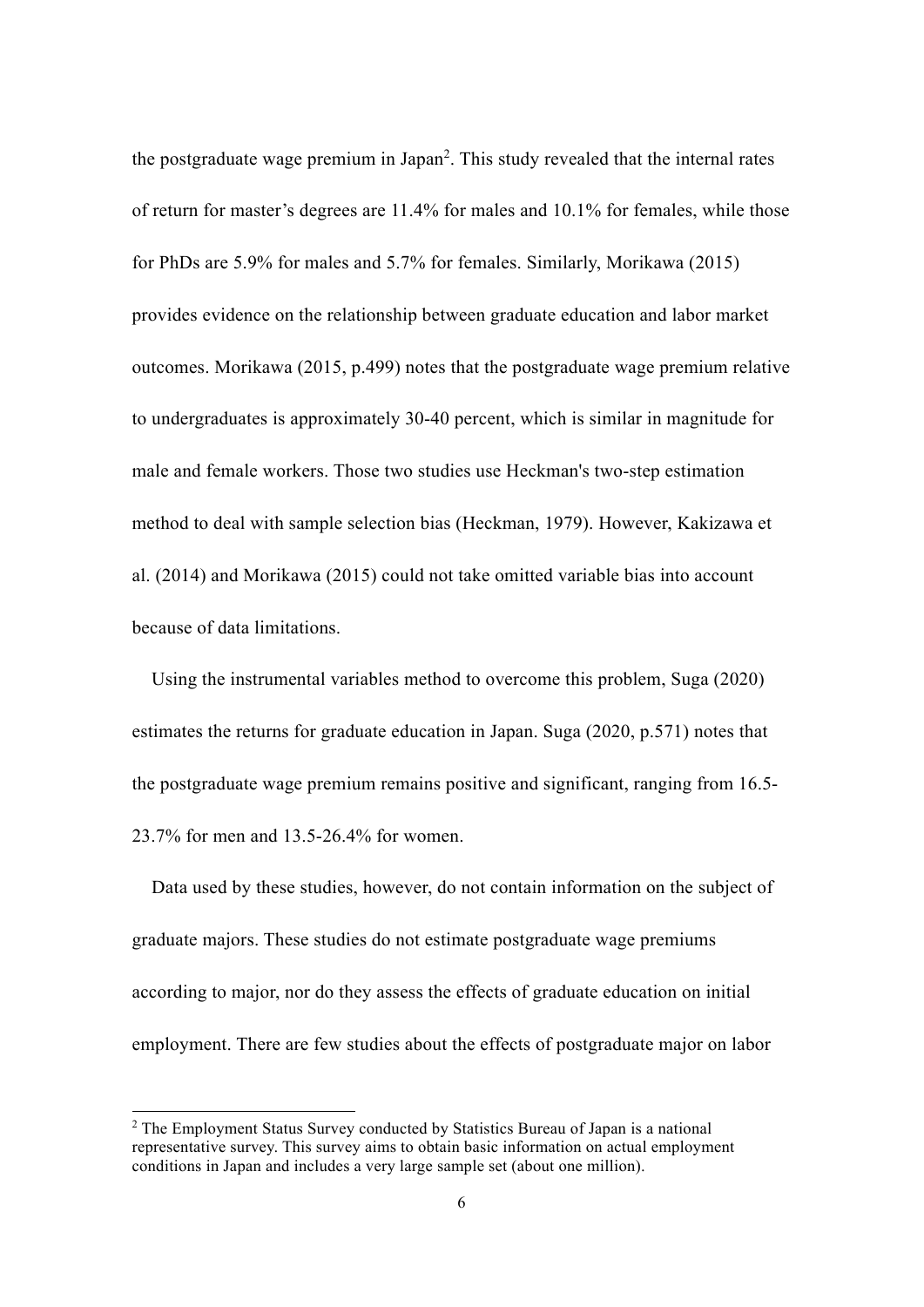market outcomes in Japan<sup>3</sup>. This study analyzes the effects of graduate education with regard to major on initial employment after graduation in the Japanese labor market, with respect to new graduates.

## **3. Data**

There are three data sets available for this study. I combined the three sets in order to estimate the effects of graduate education. The first and second data sets are the web monitoring surveys that were respectively conducted in April and May of 2021 by the Mynavi Corporation, which is a renowned Japanese college student recruitment agency. These are original surveys regarding postgraduate students' and undergraduate students' job search processes and results<sup>4</sup>. Subjects were Japanese university students (forth year students) and master's degree students (second year students). The number of returned surveys was 8408 in April and 7252 in May, for a total of 15060 submitted surveys.

These surveys were not planned to be coordinated in any longitudinal surveys; however, because these data included personal ID numbers as common information, it was possible to merge the data to be able to create longitudinal data. Bias caused

 $3$  Yasui (2019) estimate the postgraduate wage premium between eight different majors.

<sup>&</sup>lt;sup>4</sup> Data used in our previous study were also gathered by the Mynavi Corporation in the same manner. The Mynavi Corporation mainly deals with job recruitment in the private sector. Therefore, our previous study and this study target students seeking employment in the private sector.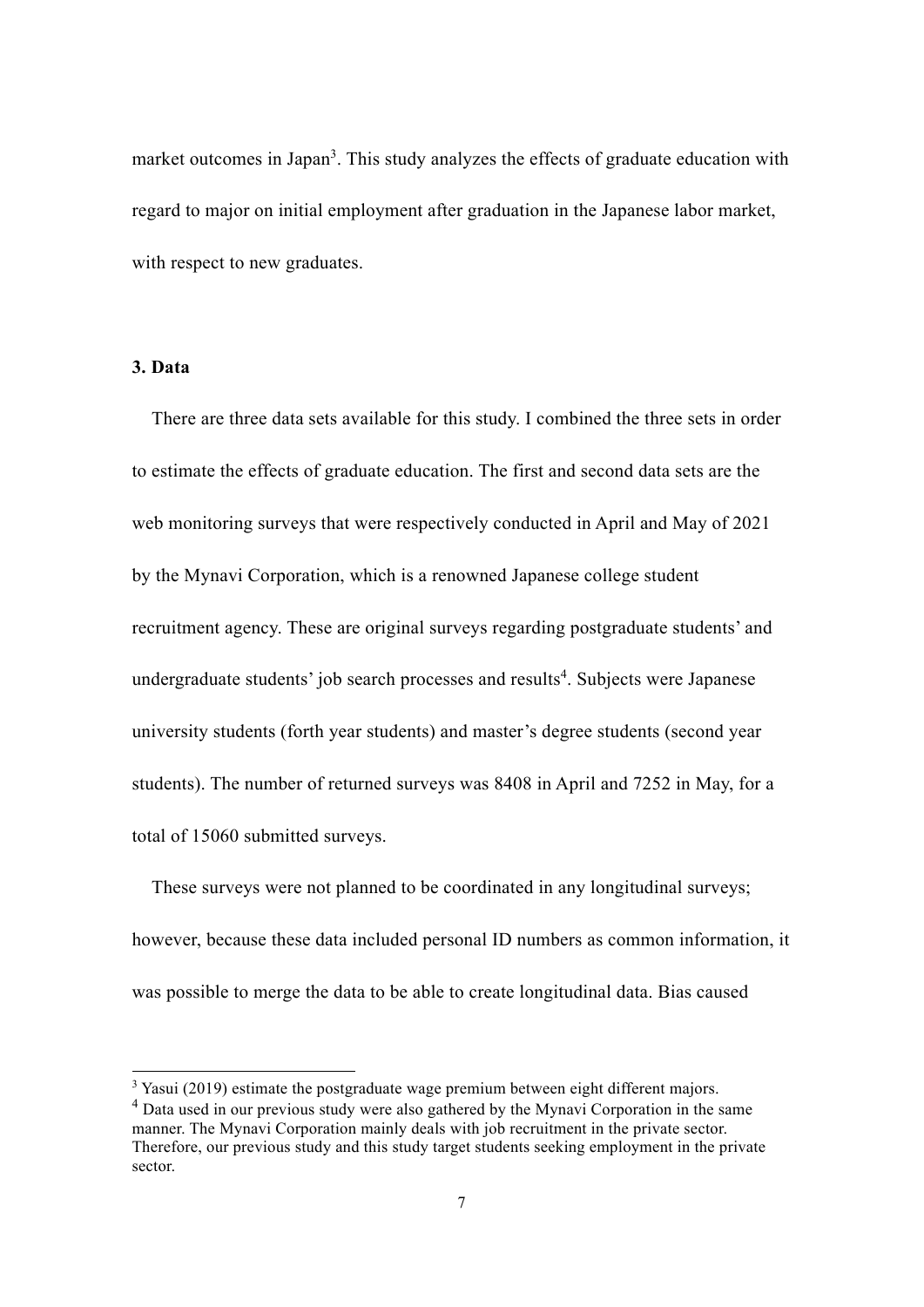attrition will be managed in the appropriate way using inverse probability weighting (Wooldridge, 2002).

The third data set is the University Ranking published by Asahi Shimbun Publications, Inc. for commercial use<sup>5</sup>. Because this data includes university names as common information, it is possible to merge the data of this set with the first and second data sets (see Figure 2).

The dependent variable in the estimation model is the number of job offers a given student received (from 0 to 7) at the time the survey was conducted. Because the dependent variable is nonnegative count data (see Figure 3), this study requires a Poisson regression model. The independent variable is a dummy variable consisting of individuals' degrees and majors. There is currently a categorical variable which can take on four different values: 1) master's degree in the natural sciences; 2) master's degree in the humanities or social sciences; 3) bachelor's degree in the natural sciences; and 4) bachelor's degree in the humanities or social sciences. If the baseline value is a bachelor's degree in the humanities or social sciences (bachelor's degree in the HSS), then the three following dummy variables are constructed:

Master's degree in the NS=1 if individuals hold master's degrees in the natural sciences and 0 otherwise;

<sup>5</sup> Japanese universities are ranked based on a practice examination conducted by *Juku*. This test score is called *hensachi* (similar to standardized test scores in America, for example) and a score of 50 is the mean. Top universities have higher *hensachi* scores.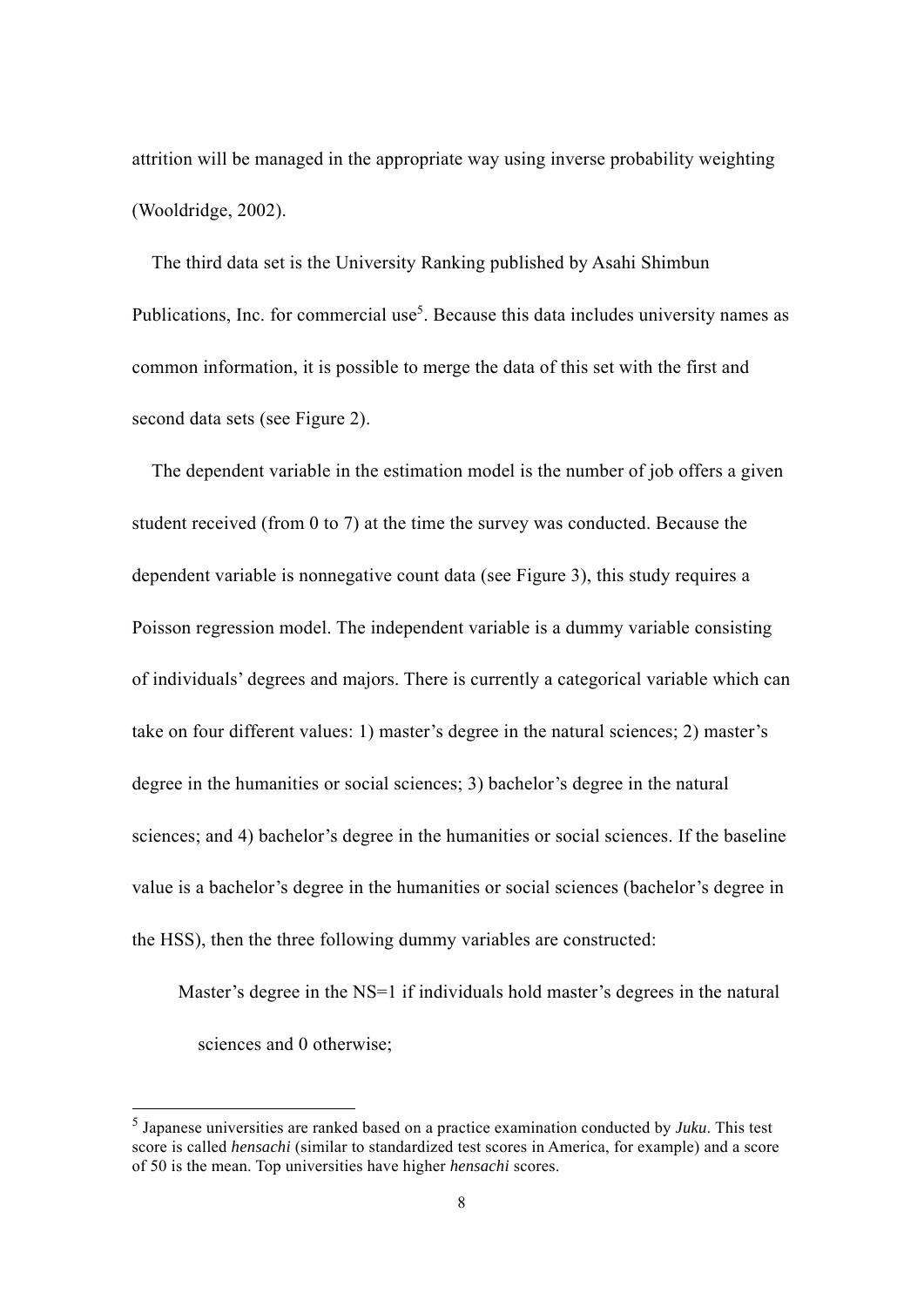Master's degree in the HSS=1 if individuals hold master's degree in the humanities or social sciences and 0 otherwise;

Bachelor's degree in the NS=1 if individuals hold bachelor's degree in the natural sciences and 0 otherwise.

The control variables are time dummy (May=1), gender (female=1), the number of applications submitted during job search, resident area (prefecture) dummy and university rank. The descriptive statistics summarized in Table 1 show that the average number of job offers a given student received at the time the survey was conducted was smaller than 1. The number of applications submitted during job search was about 13 on average.

#### **4. Estimation Methods**

Although the empirical model of this study follows the strategy set forth in Hirao et al. (2015), this study requires new regression models because of the use of longitudinal data. First, I will outline a simple random-effects Poisson model in order to control individual specific effects:

$$
Y_{it} = \alpha + \beta_1 X_{it} + \beta_2 Z_i + v_{it}
$$
\n<sup>(1)</sup>

$$
v_{it} = \gamma_i + \varepsilon_{it} \tag{2}
$$

where  $Y_{it}$  is the number of job offers of individual *i* at the time *t*,  $\alpha$  is an intercept term,  $X_{it}$  stands for the independent variables whose values can vary across time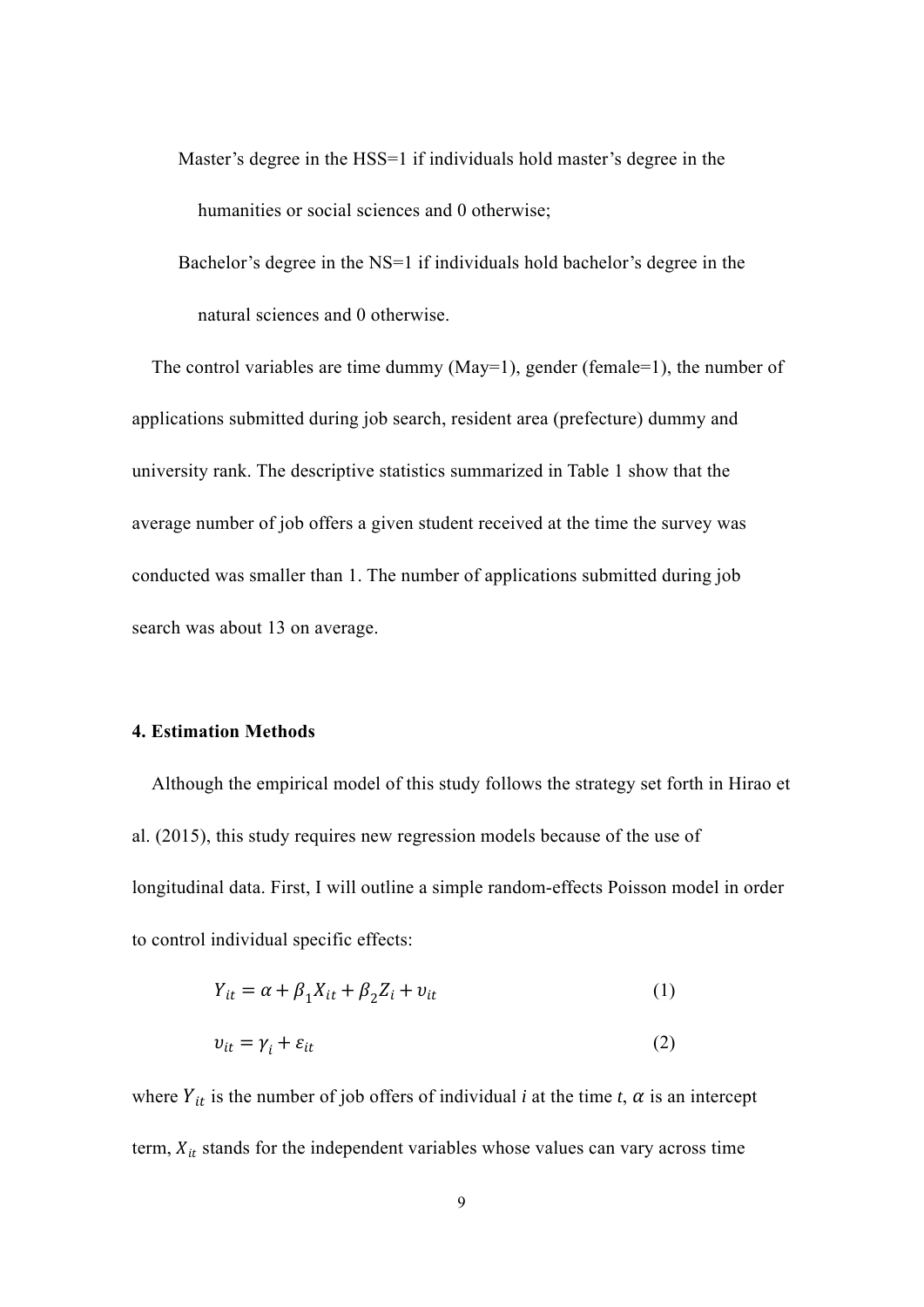(time-varying variables), e.g. the number of applications submitted, and  $Z_i$  is the vector of other independent variables whose values do not change across time (timeinvariant values), e.g. gender. Dummy variables consisting of individuals' degrees and majors are included in  $Z_i$ . Now,  $v_{it}$  in equation (1) is replaced by equation (2) for  $v_{it}$ :

$$
Y_{it} = \alpha + \beta_1 X_{it} + \beta_2 Z_i + \gamma_i + \varepsilon_{it}
$$
\n(3)

 $\gamma_i$  and  $\varepsilon_{it}$  are both error terms. While  $\gamma_i$  only varies across individuals and not across time,  $\varepsilon_{it}$  is different for each individual at each point in time. If  $\gamma_i$  is uncorrelated with the independent variables, then a random effects model can provide unbiased estimates of both  $\beta_1$  and  $\beta_2$ .

Second, to calculate the effects of graduate education differently, I outline a simple multilevel mixed-effects Poisson regression in order to control the innate ability:

$$
Y_{ij} = \beta_{0j} + \beta_3 X_{ij} + \varepsilon_{ij}
$$
 (4)

$$
\beta_{0j} = M_{00} + v_{0j} \tag{5}
$$

where  $Y_{ij}$  is the number of job offers of individual *j* at the time *i*,  $X_{ij}$  is an important independent variable. If there are differences from individual to individual, the intercept  $\beta_{0i}$  can be broken down into two parts:  $M_{00}$  is an average value of the intercept (random), and  $v_{0i}$  is a group dependent part of the intercept (fixed). Now,  $\beta_{0i}$  in the level 1 model (equation [4]) is replaced by the level 2 model (equation [5]) for  $\beta_{0i}$ :

$$
Y_{ij} = M_{00} + v_{0j} + \beta_3 X_{ij} + \varepsilon_{ij}
$$
 (6)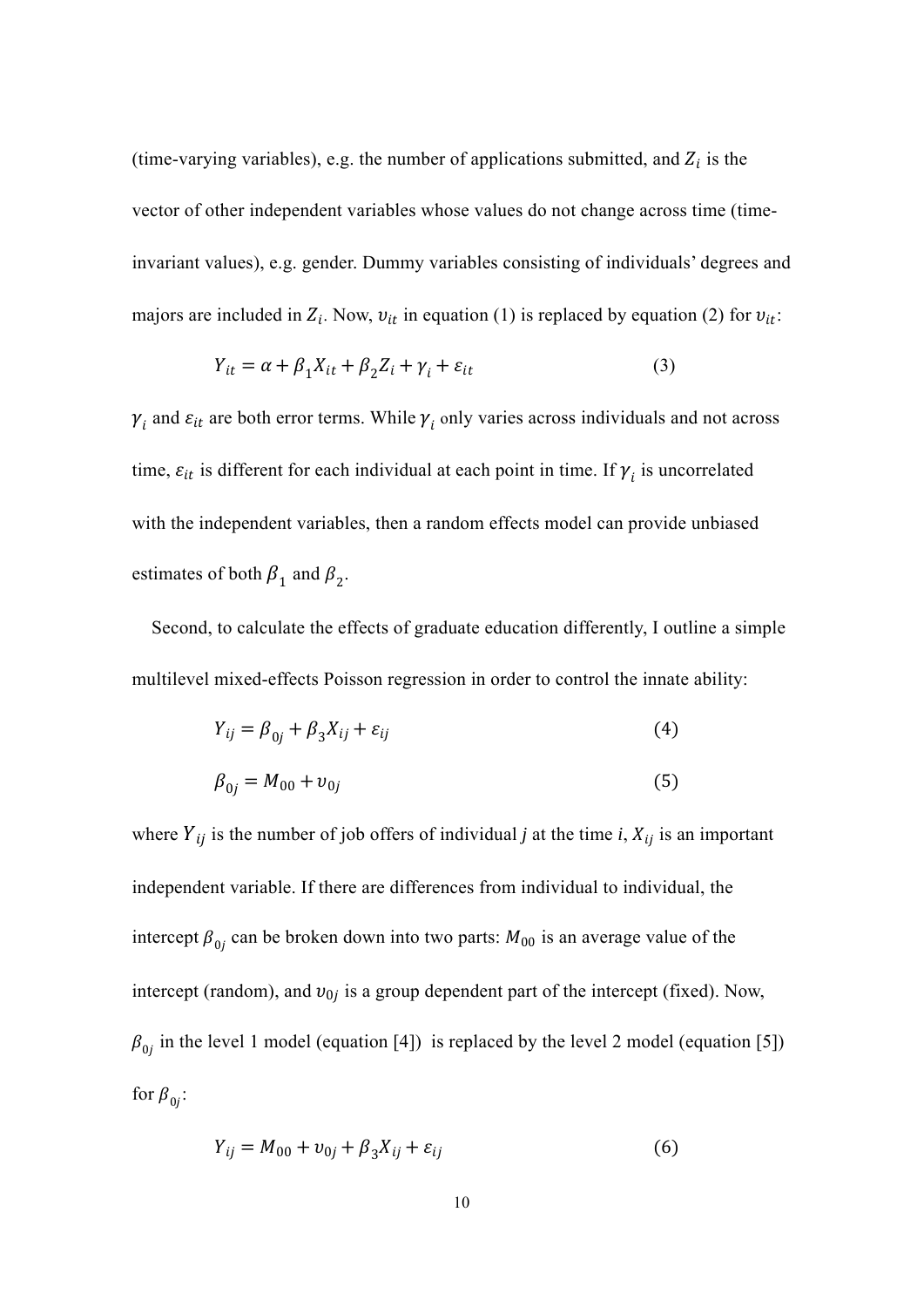Because the intercept is different from individual to individual, this is called a random-intercept model. The slope of the regression line for each individual, however, is fixed at  $\beta_3$ .

For the baseline estimation, the pooled Poisson regression is estimated by focusing on a dummy variable consisting of individuals' degrees and majors. Taking omitted variable bias into account, equation (3) is also estimated using the random-effects Poisson model intended for all samples. Furthermore, equation (6) is also estimated using the multilevel mixed-effects Poisson regression with inverse probability weighting<sup>6</sup>.

If attrition takes place systematically in the panel data, then it may create a sample selection bias. Generally speaking, if students obtain employment, they might not use the services of a recruitment agency. In other words, it is assumed that a sample of this study is dropped systematically from the longitudinal survey. If equation (6) is estimated with no weighting, the estimated coefficient  $\beta_3$  will be underestimated because subjects who do not obtain employment remained over time.

I require an inverse probability weighting approach to correct this sample selection bias. The dependent variable of attrition selection equation is a dummy variable that a sample is dropped or not (do not drop=1). The independent variables are the number

 $<sup>6</sup>$  There are three types of subjects. The first are subjects who only completed the survey in April.</sup> The second are subjects who only completed the survey in May. The last are subjects who completed both surveys for both months. When equation (6) is estimated using inverse probability weighting, I drop the second subjects from the sample to correct bias caused attrition.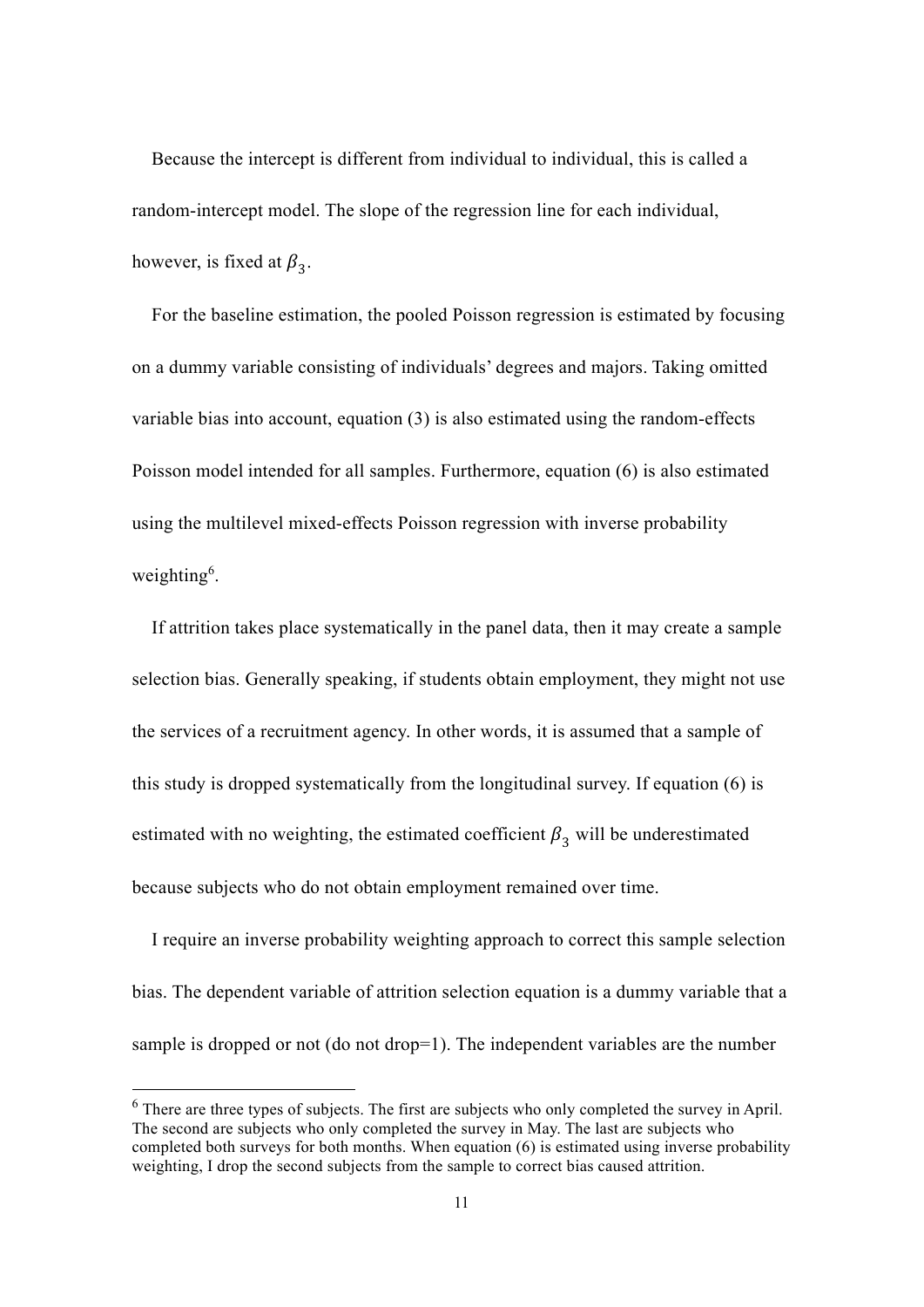of job offers of an individual, attendance at national or private university (national university=1), gender (female=1), and major (natural science=1). First, I estimate the attrition selection equation and obtain a predicted probability. Second, I use  $1/\stackrel{\wedge}{P}_{it}$  as the weight in the equation (6).

#### **5. Empirical Results**

All results are presented in Table 2. Estimated coefficients can be displayed as marginal effects (dy/dx). The result of pooled Poisson regression is provided in the first column. As explained above, random-effects models and multilevel mixedeffects models are more accurate to control for unobserved innate ability. For that reason, it is possible that this result may contain bias.

The second column shows the result of random-effects models. Master's degree holders in the natural sciences obtain 28.6% more job offers than bachelor's degree holders in the humanities or social sciences do, whereas master's degree holders in the humanities and social sciences obtain 71.5% fewer job offers than do bachelor's degree holders in the humanities or social sciences.

The third column shows the result of mixed-effects models, and the fourth column lists the result of mixed-effects models using inverse probability weighting. Looking at the difference in the marginal effect on independent variables between the third and fourth columns, I find that absolute value of column 3 is lower than absolute value of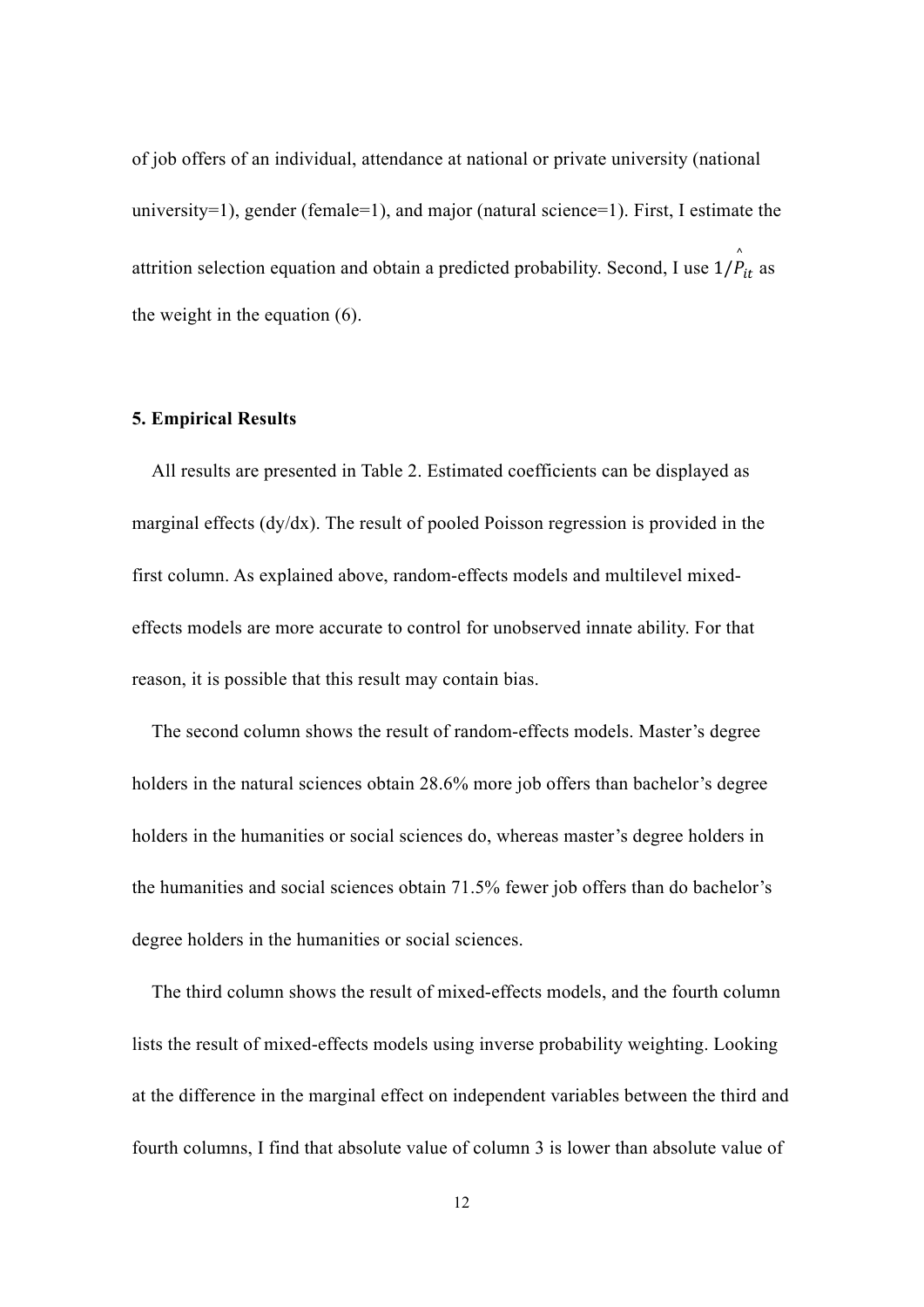column 4. In other words, the estimated coefficient  $\beta_3$  by mixed-effects models using no inverse probability weighting is biased downward in this sample.

Mixed-effects regression using inverse probability weighting estimates suggest that although master's degree holders in the natural sciences obtain 37.4% more job offers than bachelor's degree holders in the humanities or social sciences do, master's degree holders in the humanities or social sciences obtain 81.4% fewer offers than do bachelor's degree holders in the humanities or social sciences.

Thus, master's degrees in the natural sciences lead to an increase in the probability of obtaining initial employment than was the case for bachelor's degrees in the humanities or social sciences. In contrast, master's degrees in the humanities or social sciences have a negative impact on obtaining initial employment than is the case of bachelor's degree holders in the humanities or social sciences. These results support the results of our previous research (Hirao et al., 2015).

#### **6. Conclusion**

This study attempts to analyze the effects of graduate education on initial employment after graduation in the Japanese labor market in order to replicates models developed by our previous research. The empirical results of this study confirm the earlier studies, showing that master's degrees in the humanities and social sciences do not provide graduate students with an advantage in obtaining initial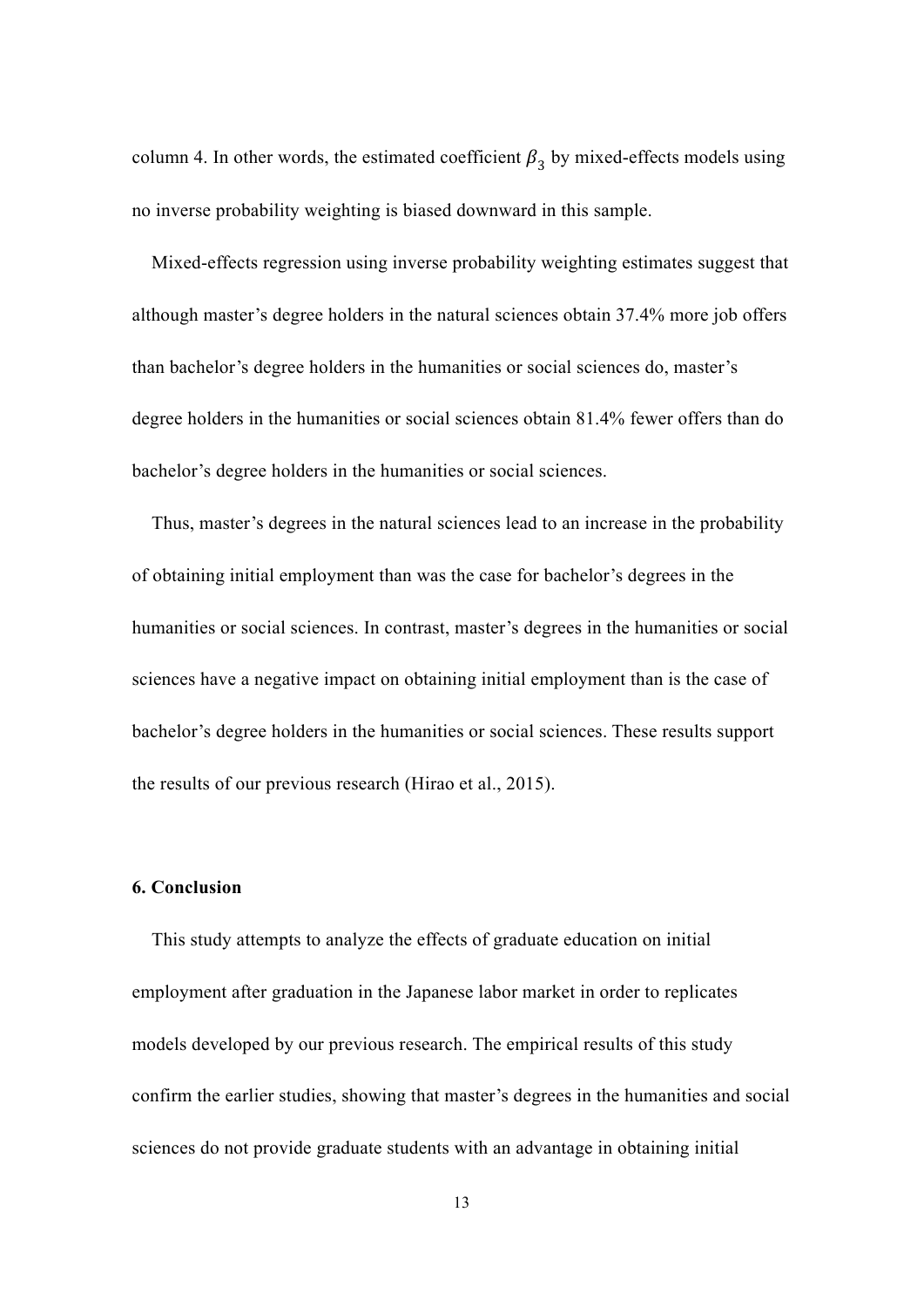employment, after controlling for potential bias. At the same time, this research also confirms that majoring in natural sciences leads to an increase in the probability of obtaining initial employment, compared humanities or social science majors. In other words, this paper is able to replicate our previous research. Although the previous research could not overcome omitted variable bias, if the previous research has validity, this study also shows that the Japanese labor market structure for graduate students has, in essence, remained the same since our previous research was completed.

Why then do master's degrees in the humanities or social sciences not increase the probability of obtaining initial employment in the Japanese labor market? Although the number of enrollments in master's courses has increased since the 1990's, the number of enrollments in undergraduate courses has also expanded. In addition, there are relatively few master's degree holders in the private sector. Hamanaka (2015, p.69) notes that there are few interviewers who can evaluate the quality of graduate education in private Japanese companies. Human resource management in the Japanese private sector exacerbates the negative effects of educational mismatch (Yoshida, 2020, p.154).

Consequently, master's degrees are in less demand when a candidate seeks work as a professional in a Japanese enterprise; moreover, master's degree holders in the humanities or social sciences often do not seek initial employment in private sector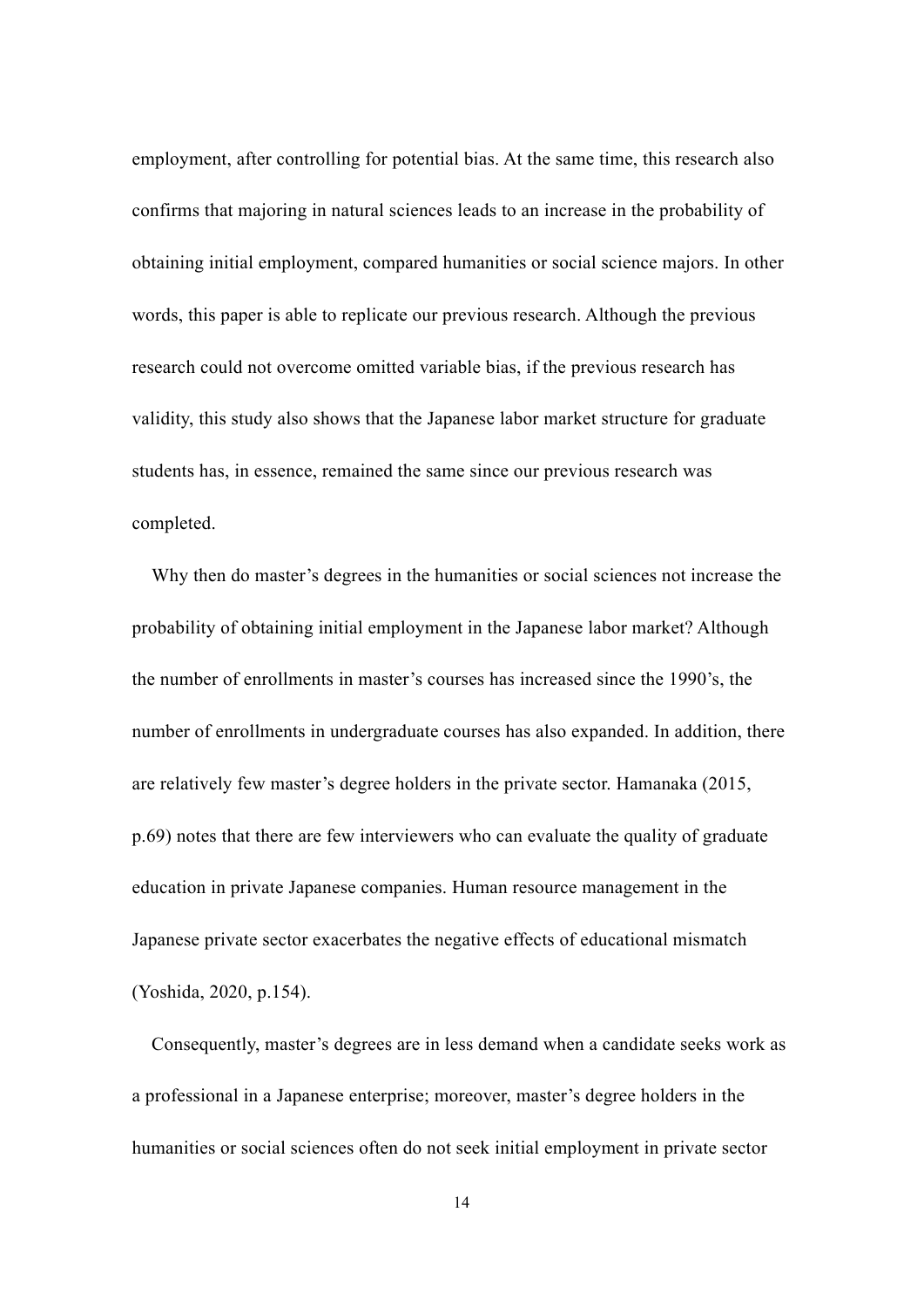enterprises. Instead, they may probably hope to obtain initial employment as a government official, lawyer, accountant, entrepreneur, teacher, etc.

There is a limitation to both this study and our previous study, namely that the sample consists of students who are seeking employment in the private sector. Our findings, therefore, are generalizable only to these students and need to be carefully interpreted with this limitation in mind.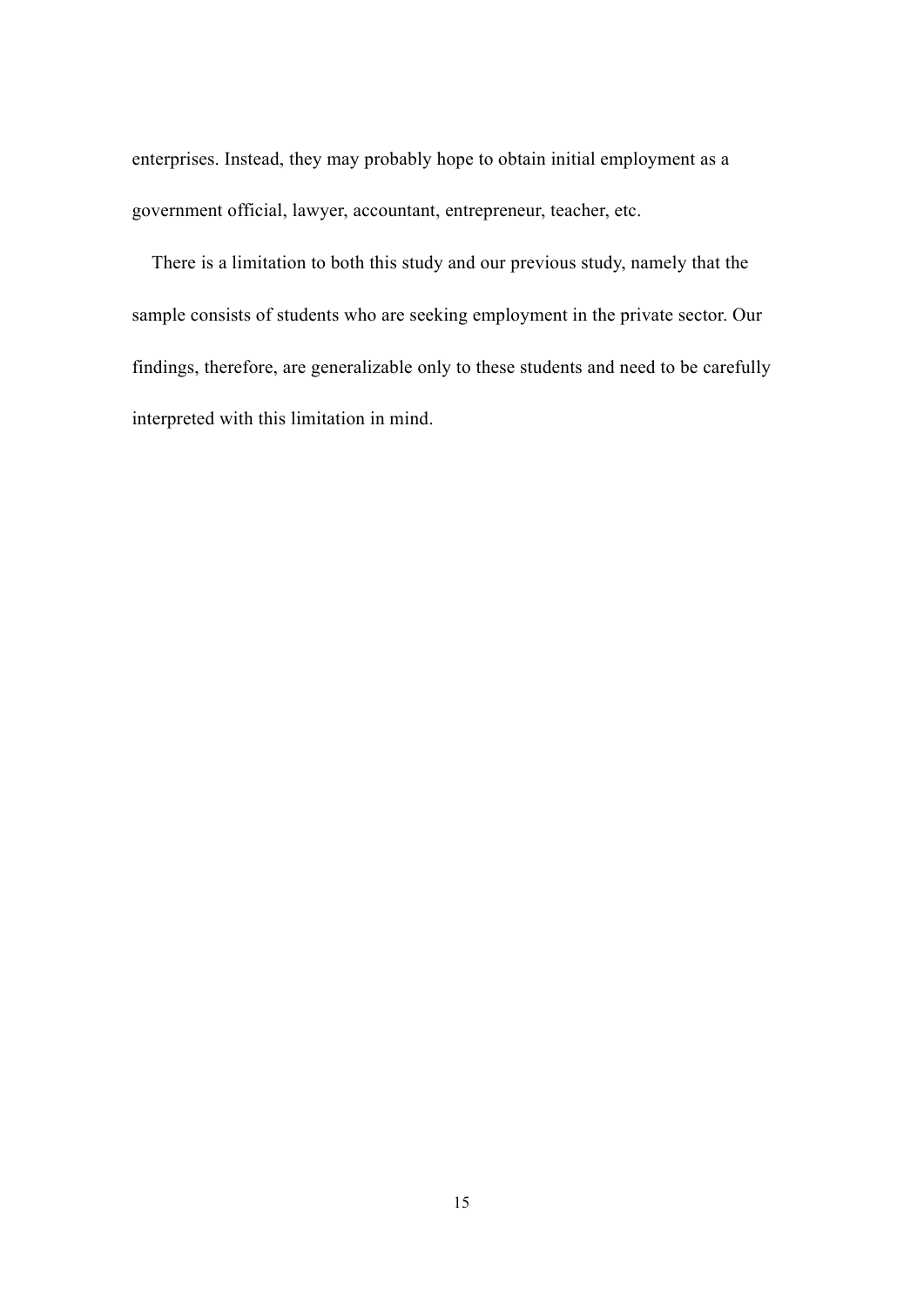#### **References**

- Becker, G. S. (1964). *Human Capital: A Theoretical and Empirical Analysis, with Special Reference to Education*. Columbia University Press.
- Hamanaka, J. (2015). Barriers to Graduate School Reform in Japan. *Japanese Journal of Higher Education Research*, *18*, 69–87. [in Japanese]
- Heckman, J. J. (1979). Sample Selection Bias as a Specification Error. *Econometrica*, *47*(1), 153-161. https://doi.org/https://doi.org/10.2307/1912352
- Hirao, T., Umezaki, O., & Tazawa, M. (2015). The Impact of Graduate Education on Initial Careers: Evidence from the Japanese Youth Labor Market. *Japan Journal of Human Resource Management*, *16*(1), 21-38. [in Japanese]
- Kakizawa, H., Hirao, T., Matsushige, H., Yamazaki, I., & Inui, T. (2014). The Postgraduate Wage Premium: Estimating the Age-Wage Profiles Using 2007 Employment Status Survey. *ESRI Discussion Paper*, *310*, 1-32. [in Japanese]
- Kariya, T. (2011). The Japanese Forms of Credential Inflation and Their Effects on University Education: How Has the Value of Degrees Changed in the Era of 'Universal Access' to University Education? *University of Tokyo, Institute of Social Science, Panel Survey Discussion Paper*, *48*, 1-18. [in Japanese]
- Morikawa, M. (2015). Postgraduate Education and Labor Market Outcome: An Empirical Analysis Using Micro Data from Japan. *Industrial Relations*, *54*(3), 499- 520. https://doi.org/https://doi.org/10.1111/irel.12100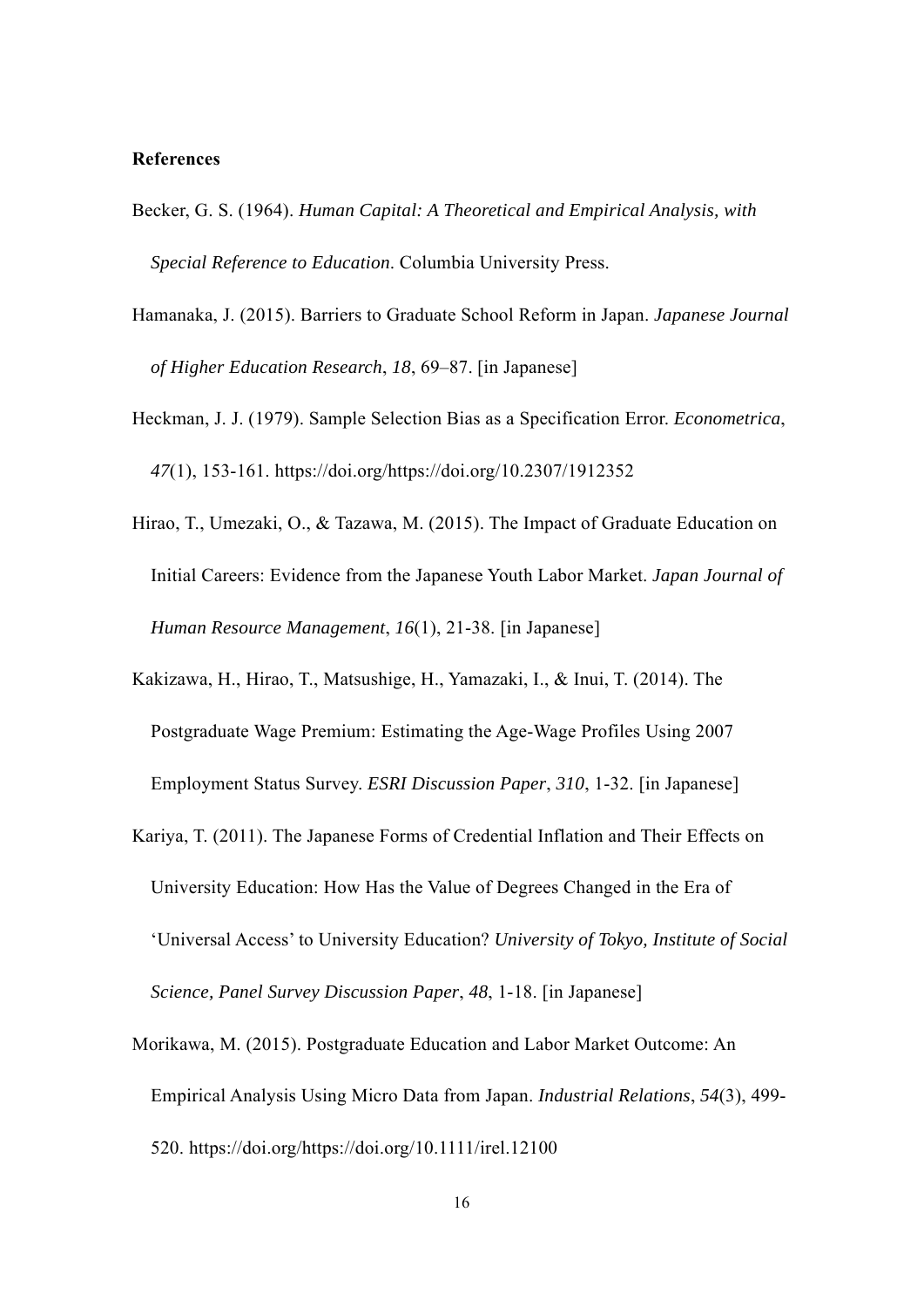- Suga, F. (2020). The Returns to Postgraduate Education in Japan. *Japanese Economic Review*, *71*, 571–596. https://doi.org/10.1111/jere.12227
- Wooldridge, J. M. (2002). *Econometric Analysis of Cross Section and Panel Data*. MIT Press.
- Yasui, K. (2019). Wage Premiums by College and Postgraduate Major. *Economic Analysis*, *199*, 42–67. [in Japanese]
- Yoshida, A. (Ed.) (2020). *The Trilemma over Graduate Schools in Humanities and Social Sciences: An International Study on the Relationships between Graduate Schools, Graduates, and the Labor Market*. Tamagawa University Press. [in Japanese]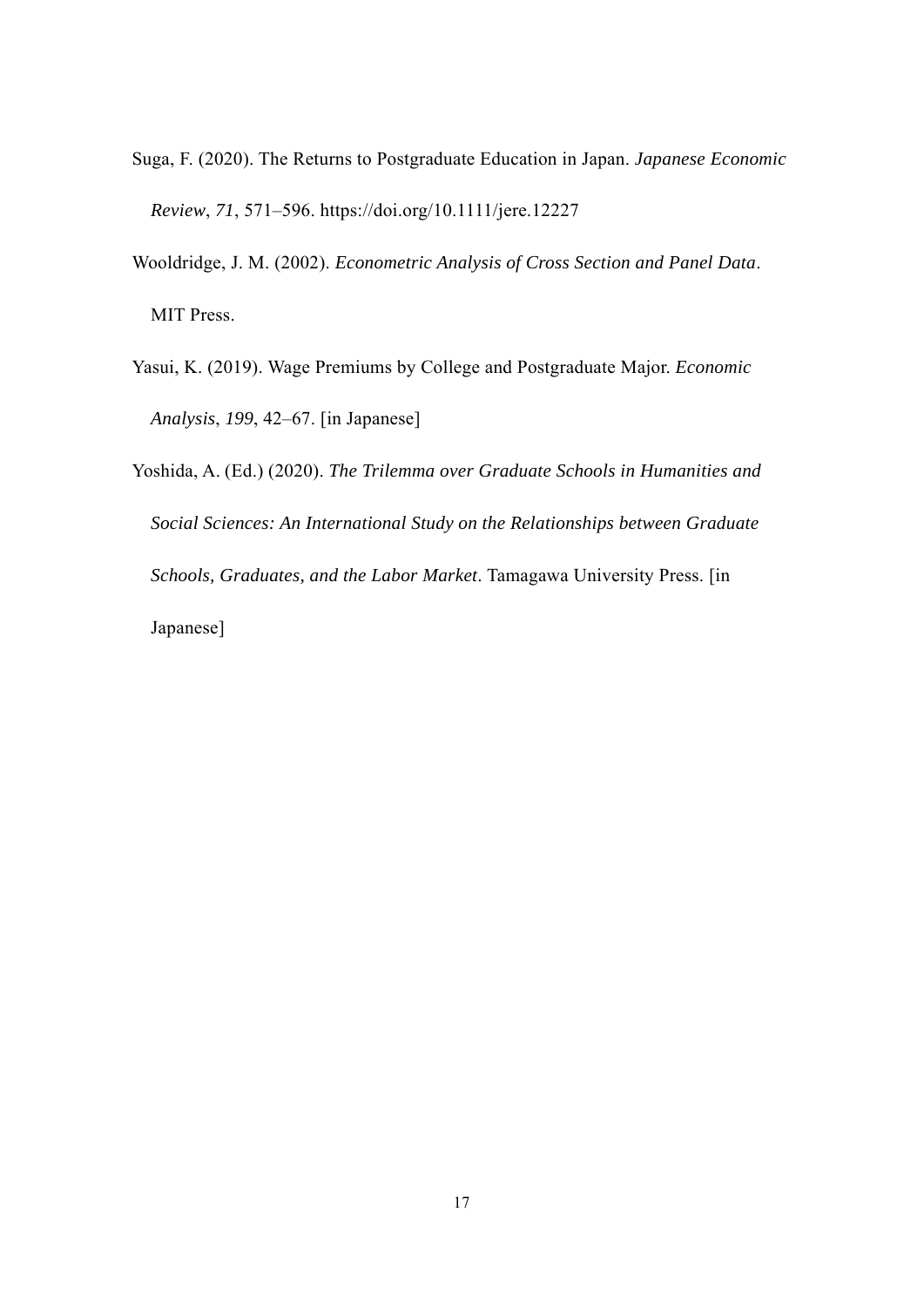

**Figure 1: The number of enrollments in master's courses in Japan** 

(Source) School Basic Survey, MEXT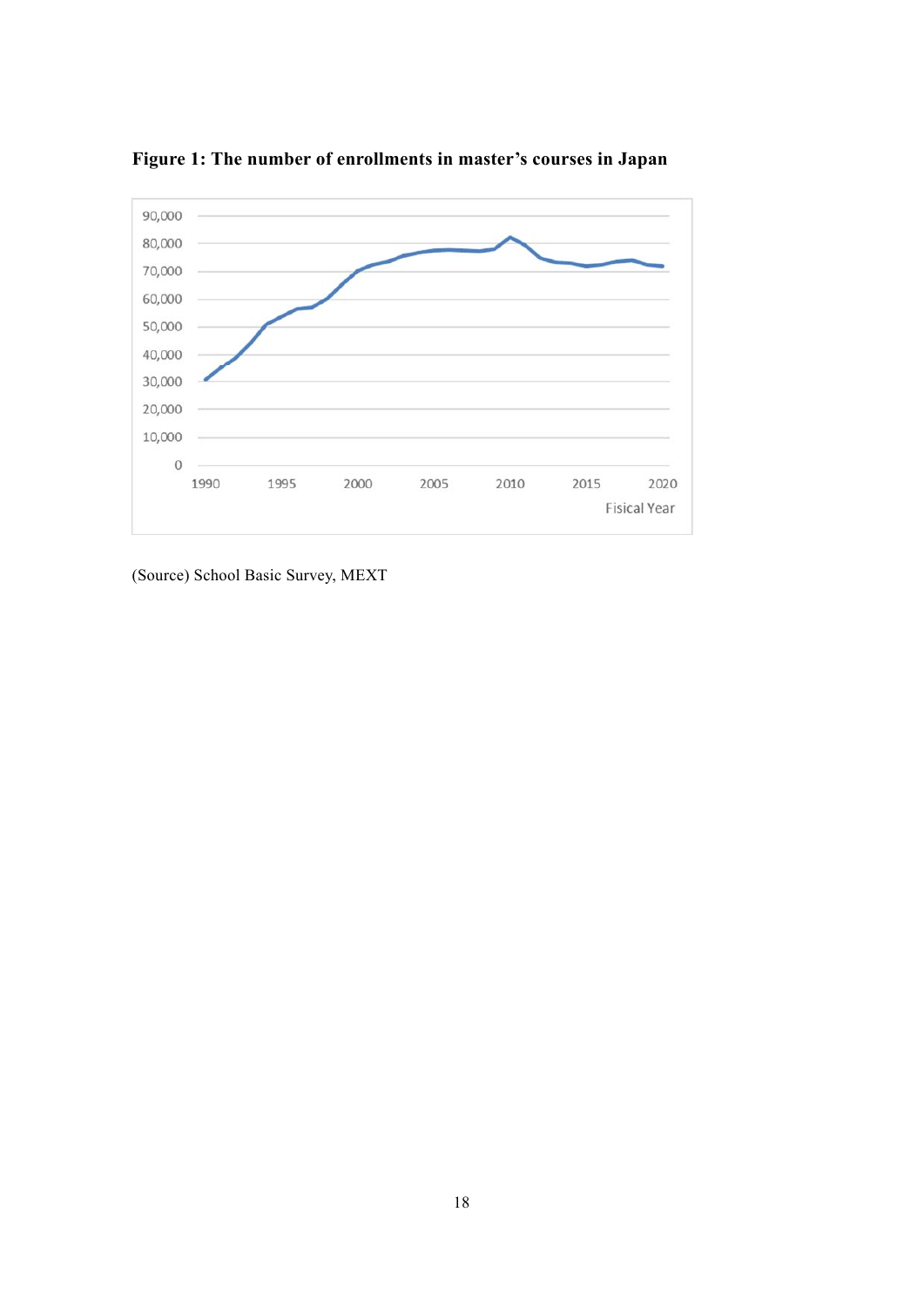# **Figure 2: Data set**

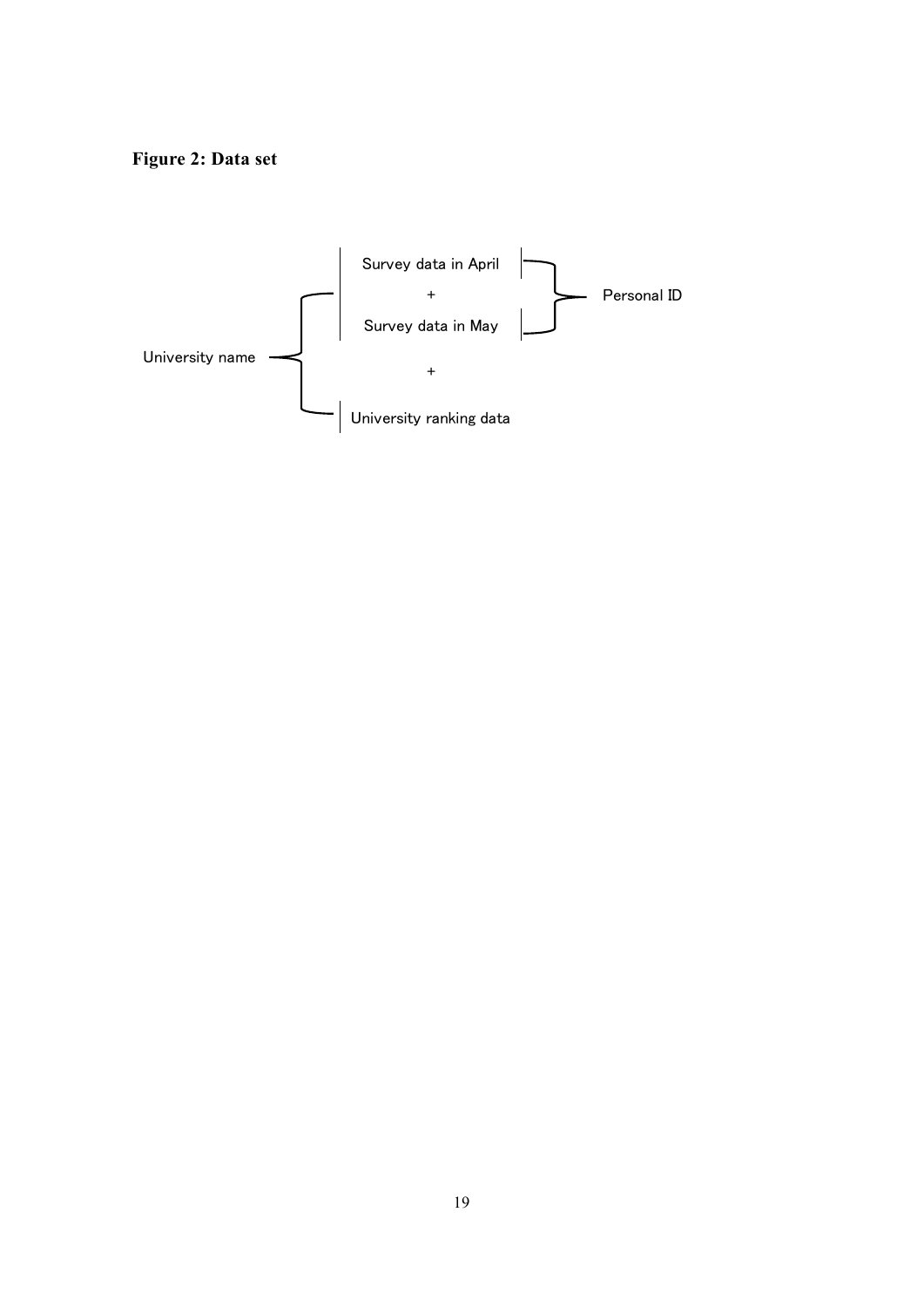**Figure 3: The number of job offers** 

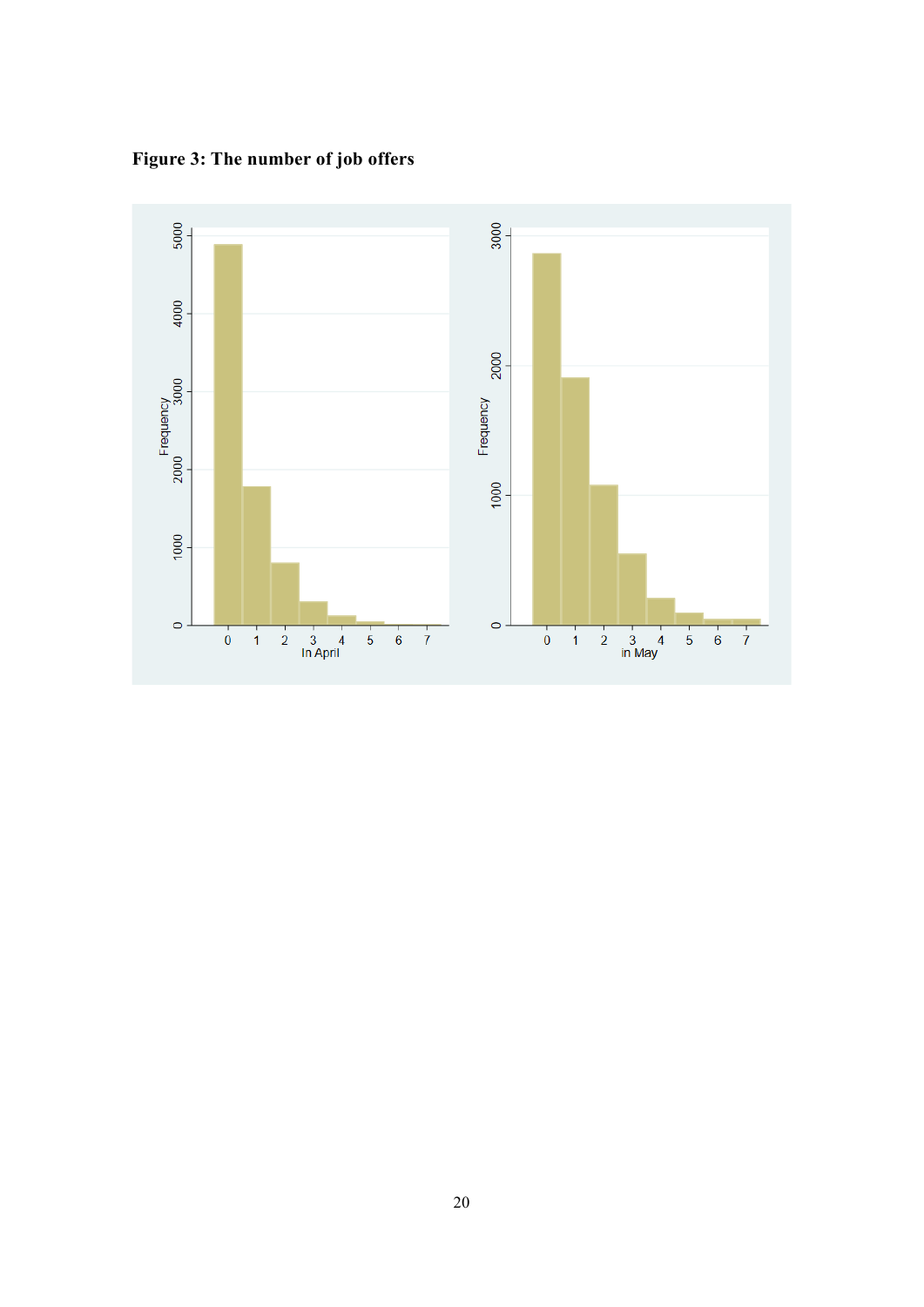# **Table 1: Descriptive statistics**

|                                      | Whole sample |             |              |     | Drop subjects who only completed the<br>survey in May<br>$N=10712$ |             |              |     |
|--------------------------------------|--------------|-------------|--------------|-----|--------------------------------------------------------------------|-------------|--------------|-----|
|                                      | $N=14829$    |             |              |     |                                                                    |             |              |     |
|                                      | Mean         | <b>STDV</b> | Min          | Max | Mean                                                               | <b>STDV</b> | Min          | Max |
| The number of job offers             | 0.879        | 1.230       | $\mathbf{0}$ | 7   | 0.831                                                              | 1.186       | $\theta$     | 7   |
| May (time dummy)                     | 0.461        | 0.498       | $\mathbf{0}$ |     | 0.314                                                              | 0.464       | $\mathbf{0}$ |     |
| Bachelor's degree in the HSS         | 0.647        | 0.478       | $\mathbf{0}$ |     | 0.642                                                              | 0.479       | $\theta$     | 1   |
| Bachelor's degree in the NS          | 0.243        | 0.429       | $\mathbf{0}$ |     | 0.243                                                              | 0.429       | $\mathbf{0}$ | 1   |
| Master's degree in the HSS           | 0.011        | 0.106       | $\theta$     |     | 0.011                                                              | 0.104       | $\theta$     | 1   |
| Master's degree in the NS            | 0.099        | 0.298       | $\theta$     |     | 0.103                                                              | 0.305       | $\mathbf{0}$ |     |
| University rank                      | 49.485       | 7.462       | 35           | 68  | 49.458                                                             | 7.474       | 35           | 68  |
| Female                               | 0.654        | 0.476       | $\mathbf{0}$ |     | 0.654                                                              | 0.476       | $\mathbf{0}$ |     |
| The number of applications submitted | 13.098       | 10.852      | $\theta$     | 41  | 12.913                                                             | 10.762      | $\theta$     | 41  |

Note:The description of the resident area (prefecture) variables are omitted.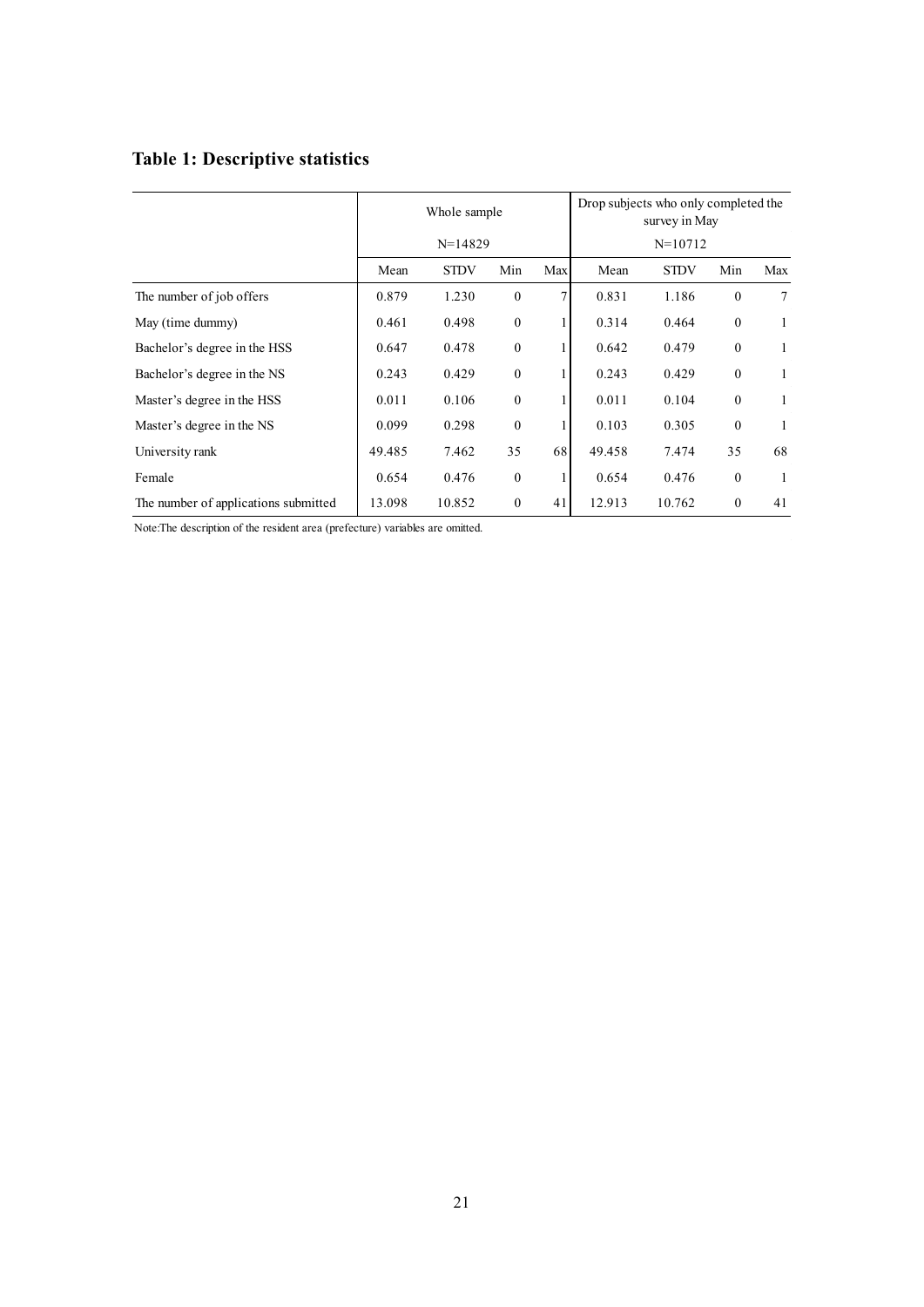# **Table 2: Empirical results**

|                                      | Pooled        | $\mathbf{RE}$ | ME             | ME with IPW    |  |  |
|--------------------------------------|---------------|---------------|----------------|----------------|--|--|
|                                      | dy/dx         | dy/dx         | dy/dx          | dy/dx          |  |  |
| May (time dummy)                     | $0.378$ ***   | $0.486$ ***   | $0.373$ ***    | $0.398$ ***    |  |  |
|                                      | (0.017)       | (0.018)       | (0.013)        | (0.013)        |  |  |
| Bachelor's degree in the HSS         | ref.          | ref.          | ref.           | ref.           |  |  |
|                                      |               |               |                |                |  |  |
| Bachelor's degree in the NS          | $0.217$ ***   | $0.295$ ***   | $0.254$ ***    | $0.307$ ***    |  |  |
|                                      | (0.021)       | (0.029)       | (0.029)        | (0.032)        |  |  |
| Master's degree in the HSS           | $-0.609$ ***  | $-0.715$ ***  | $-0.773$ ***   | $-0.814$ ***   |  |  |
|                                      | (0.126)       | (0.178)       | (0.181)        | (0.194)        |  |  |
| Master's degree in the NS            | $0.205$ ***   | $0.286$ ***   | $0.284$ ***    | $0.374$ ***    |  |  |
|                                      | (0.026)       | (0.039)       | (0.039)        | (0.042)        |  |  |
| University rank                      | $0.018$ ***   | $0.024$ ***   | $0.019$ ***    | $0.022$ ***    |  |  |
|                                      | (0.001)       | (0.002)       | (0.002)        | (0.002)        |  |  |
| Female                               | $-0.129$ ***  | $-0.156$ ***  | $-0.130$ ***   | $-0.130$ ***   |  |  |
|                                      | (0.019)       | (0.027)       | (0.027)        | (0.029)        |  |  |
| The number of applications submitted | $0.016$ ***   | $0.023$ ***   | $0.018$ ***    | $0.020$ ***    |  |  |
|                                      | (0.001)       | (0.001)       | (0.001)        | (0.001)        |  |  |
| Resident area                        | <b>YES</b>    | <b>YES</b>    | N <sub>O</sub> | N <sub>O</sub> |  |  |
| LM test                              |               | 2499.1 ***    |                |                |  |  |
| LR test                              |               |               | 2033.0 ***     |                |  |  |
| ICC                                  |               |               | 0.739          | 0.909          |  |  |
| Var (_cons)                          |               |               | $0.778$ ***    | $1.373$ ***    |  |  |
|                                      |               |               | (0.031)        | (0.048)        |  |  |
| Observations                         | 14829         | 14829         | 10712          | 10712          |  |  |
| Group                                |               | 11513         | 7396           | 7396           |  |  |
| Wald chi2                            | 1992.4<br>*** | 3078.5<br>*** | ***<br>2011.0  | ***<br>2125.0  |  |  |
| Log likelihood                       | $-19003.0$    | $-17753.4$    | $-12323.3$     | $-16040.7$     |  |  |

Note: S.E. in parenthese. \* p<0.05; \*\* p<0.01; \*\*\* p<0.00.